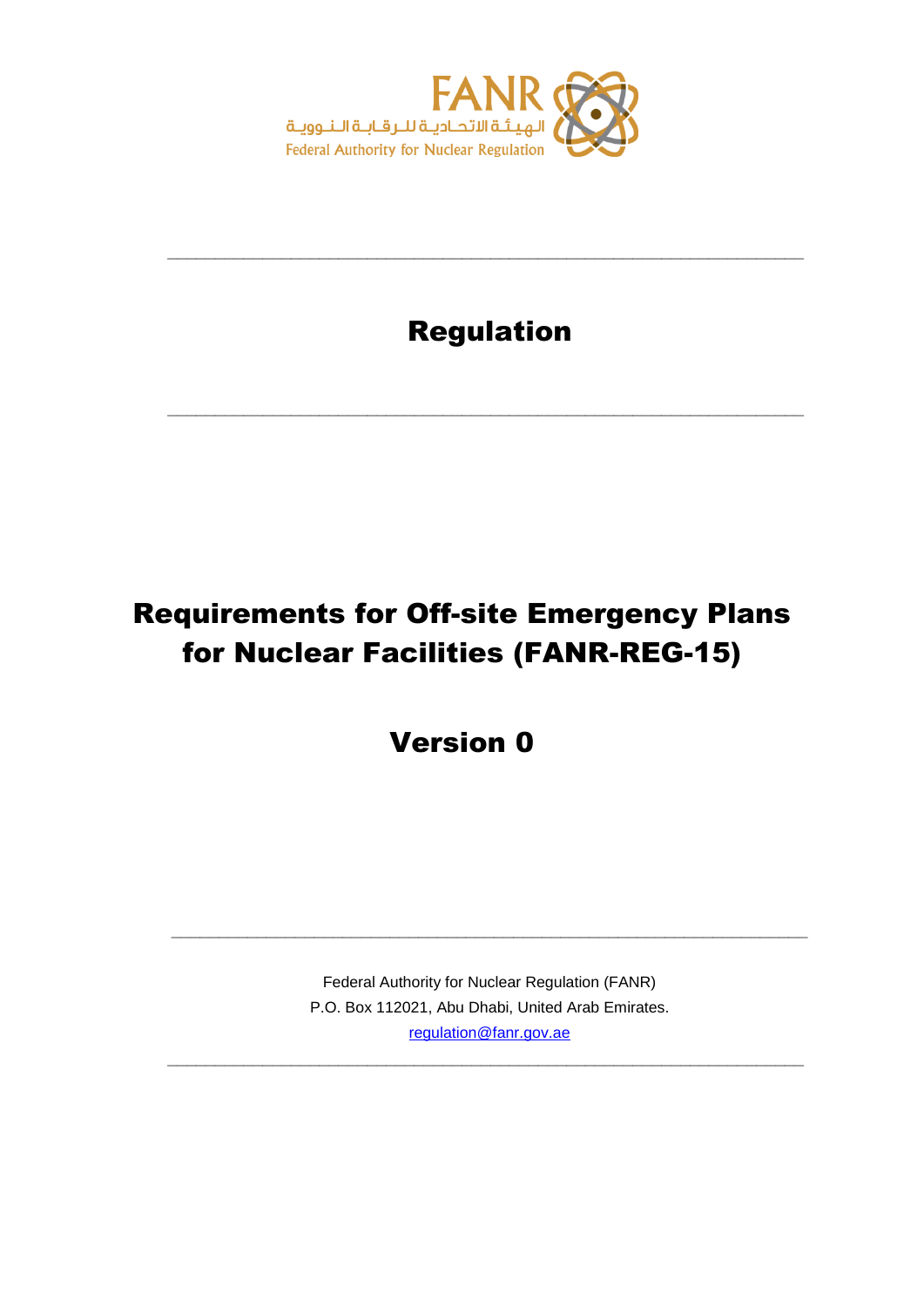### **Contents**

<span id="page-1-0"></span>

| Terms and Procedures for Preparation of Off-site Emergency Plans  3 |  |
|---------------------------------------------------------------------|--|
|                                                                     |  |
|                                                                     |  |
|                                                                     |  |
|                                                                     |  |
|                                                                     |  |
|                                                                     |  |
|                                                                     |  |
|                                                                     |  |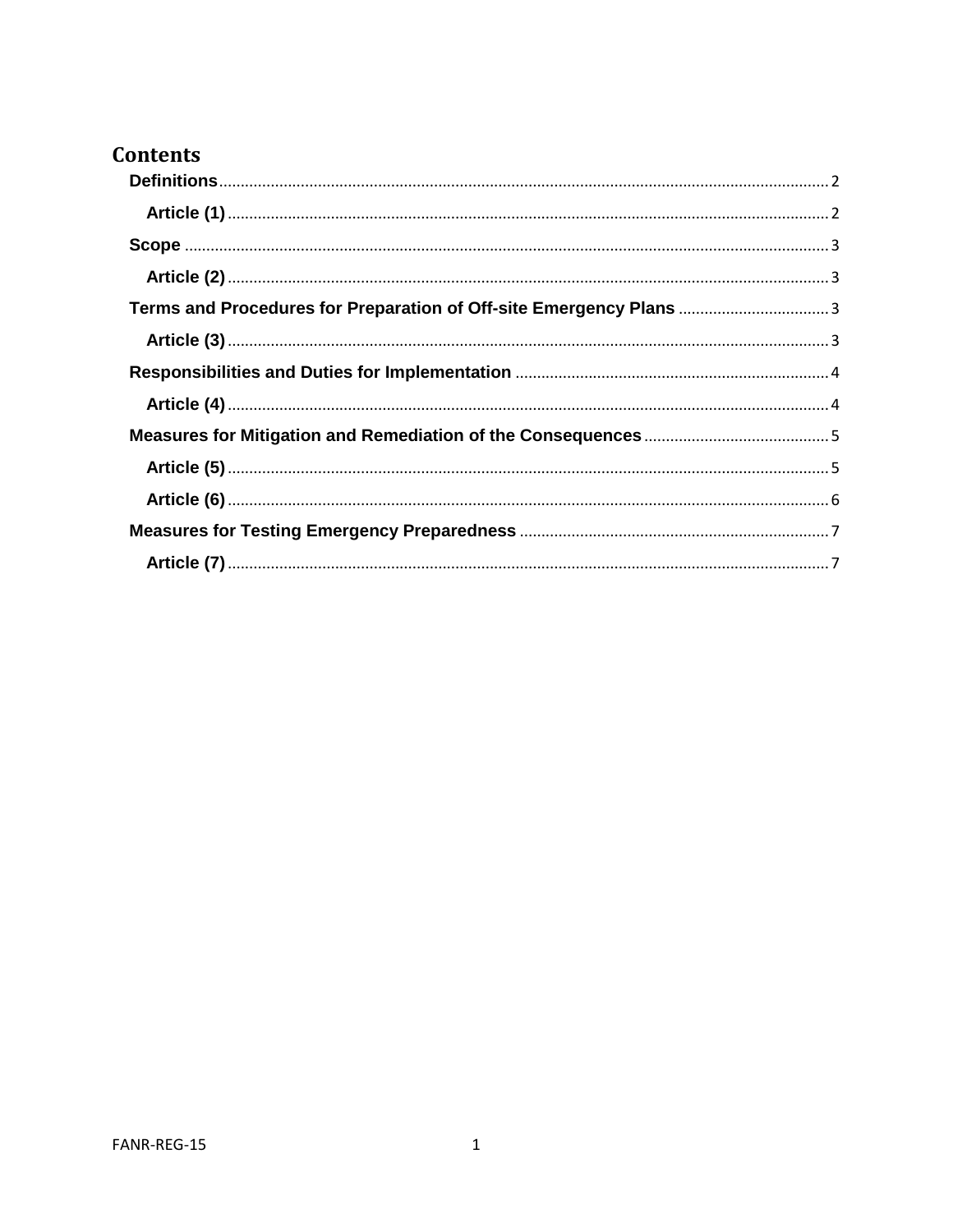#### **Definitions**

**Article (1)**

<span id="page-2-0"></span>For the purposes of this regulation, the following terms shall have the meanings set forth below. Other capitalised terms used but not defined herein shall have the meaning ascribed to them in Article 1 of the Federal Law by Decree No. 6 of 2009 Concerning the Peaceful Uses of Nuclear Energy (the Law):

| <b>Competent</b><br><b>Authority:</b>     | A Federal or local government entity with legally<br>defined<br>responsibilities in the areas described in Article (3.2) of this<br>regulation.                                                                                                                                                                                             |
|-------------------------------------------|---------------------------------------------------------------------------------------------------------------------------------------------------------------------------------------------------------------------------------------------------------------------------------------------------------------------------------------------|
| <b>Deterministic</b><br>Effect:           | A health effect of radiation for which generally a threshold level of<br>dose exists above which the severity of the effect is greater for a<br>higher dose. Such an effect is described as a severe deterministic<br>effect if it is fatal or life threatening or results in a permanent injury<br>that reduces quality of life.           |
| <b>Emergency Action</b><br>Level (EAL):   | A specific, predetermined, observable criterion used to detect,<br>recognise and determine the classification of an Emergency.                                                                                                                                                                                                              |
| <b>Emergency</b>                          | The facility that coordinates the onsite and off-site response to an                                                                                                                                                                                                                                                                        |
| <b>Operations Facility:</b>               | Emergency which warrants off-site Protective Action.                                                                                                                                                                                                                                                                                        |
| <b>Hostile Event:</b>                     | An act directed toward a Facility or its personnel that includes the<br>use of violent force to destroy equipment, take hostages, and/or<br>intimidate the Licensee to achieve an end. This includes attack by<br>air, land, or water using guns, explosives, projectiles, vehicles, or<br>other devices used to deliver destructive force. |
| <b>Off-site Emergency</b><br>Plan:        | The Emergency Plan required by Article (50) of the Law to be<br>prepared, maintained and coordinated by the Competent Authorities<br>and the Licensee in order to provide civil protection and protection of<br>the public against disasters, accidents and catastrophes.                                                                   |
| <b>Protective Action:</b>                 | An action, other than a remedial action, for the purposes of avoiding<br>or reducing doses that might otherwise be received in an Emergency<br>exposure situation.                                                                                                                                                                          |
| <b>Response</b><br>Organisation:          | An organisation responsible for managing or implementing any<br>aspect of an Emergency Response.                                                                                                                                                                                                                                            |
| <b>Urgent Protective</b><br><b>Action</b> | A Protective Action in the event of an Emergency which must be<br>taken promptly (normally within hours) in order to be effective, and<br>the effectiveness of which will be markedly reduced if it is delayed.                                                                                                                             |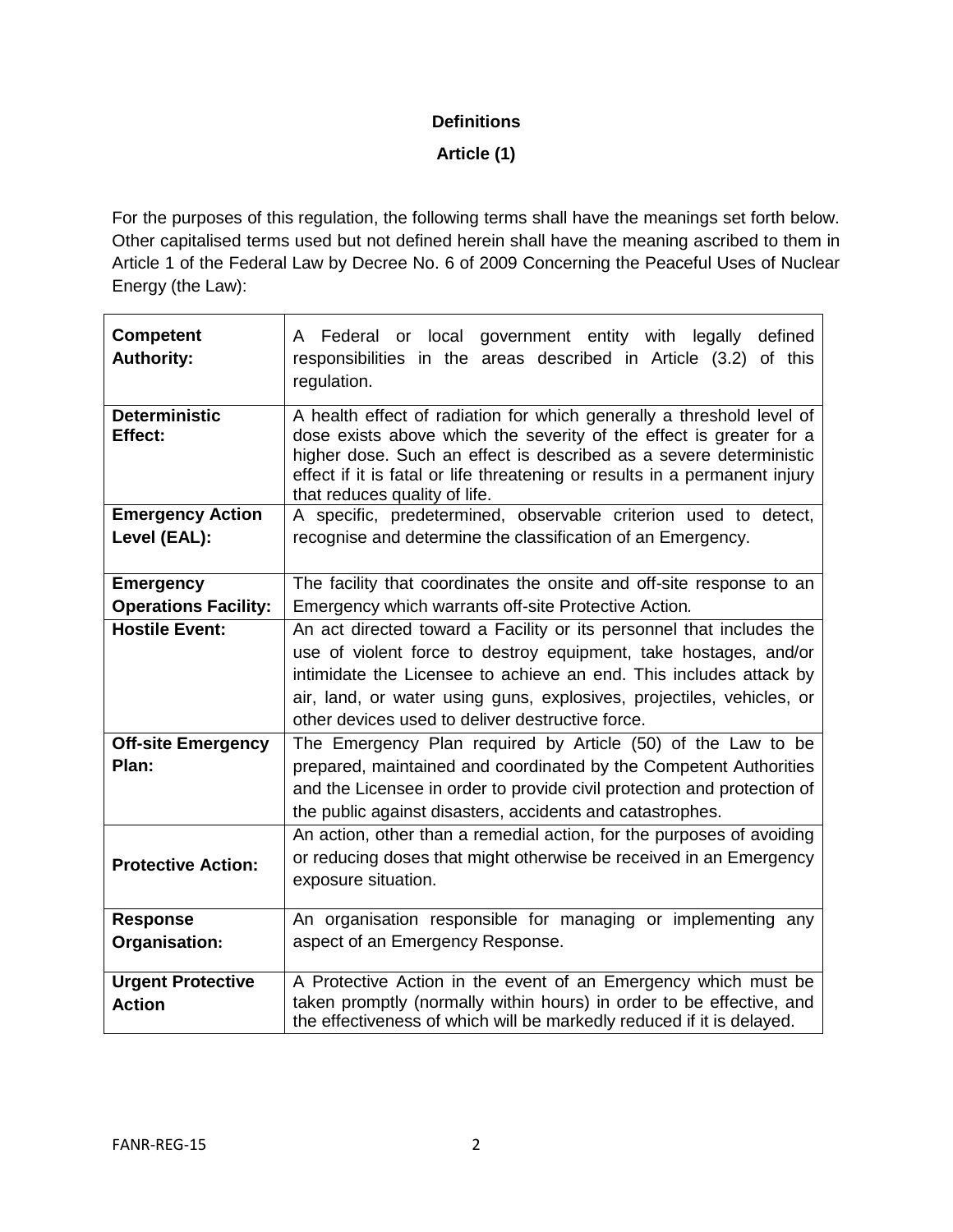#### **Scope**

#### **Article (2)**

<span id="page-3-1"></span><span id="page-3-0"></span>Articles (49), (50), (51) and (55) of the Law include provisions governing Off-site Emergency Plans. In accordance with Article (55) of the Law, this regulation defines:

- a. terms and procedures for preparation of Off-site Emergency Plans;
- b. responsibilities and duties for implementation;
- c. measures for mitigation and remediation of consequences;
- d. arrangements for warning of the public; and
- <span id="page-3-2"></span>*e.* Measures for testing Emergency Preparedness.

#### **Terms and Procedures for Preparation of Off-site Emergency Plans**

#### **Article (3)**

- <span id="page-3-3"></span>1. The Competent Authorities, in coordination with the Licensee, shall establish the Off-site Emergency Plan, which shall be exercised and reviewed prior to the receipt of Nuclear Fuel at a Nuclear Facility.
- 2. In addition to the Licensee, Competent Authorities with responsibilities in the following (or relevant) areas shall be involved in the development of the Off-site Emergency Plan:
	- a. Civil protection, including command and control, alerting and notification, and communications;
	- b. Policing;
	- c. Fire-fighting and rescue;
	- d. National security;
	- e. Emergency medical response;
	- f. Local government;
	- g. Transport;
	- h. Public health;
	- i. Social services;
	- j. Environmental protection;
	- k. Food, water production and agricultural product consumption control;
	- l. Public information; and
	- m. International issues.
- 3. The Authority shall cooperate with the Competent Authorities, advise them and provide information on Radiation Protection matters concerning Emergency planning and Emergency Preparedness.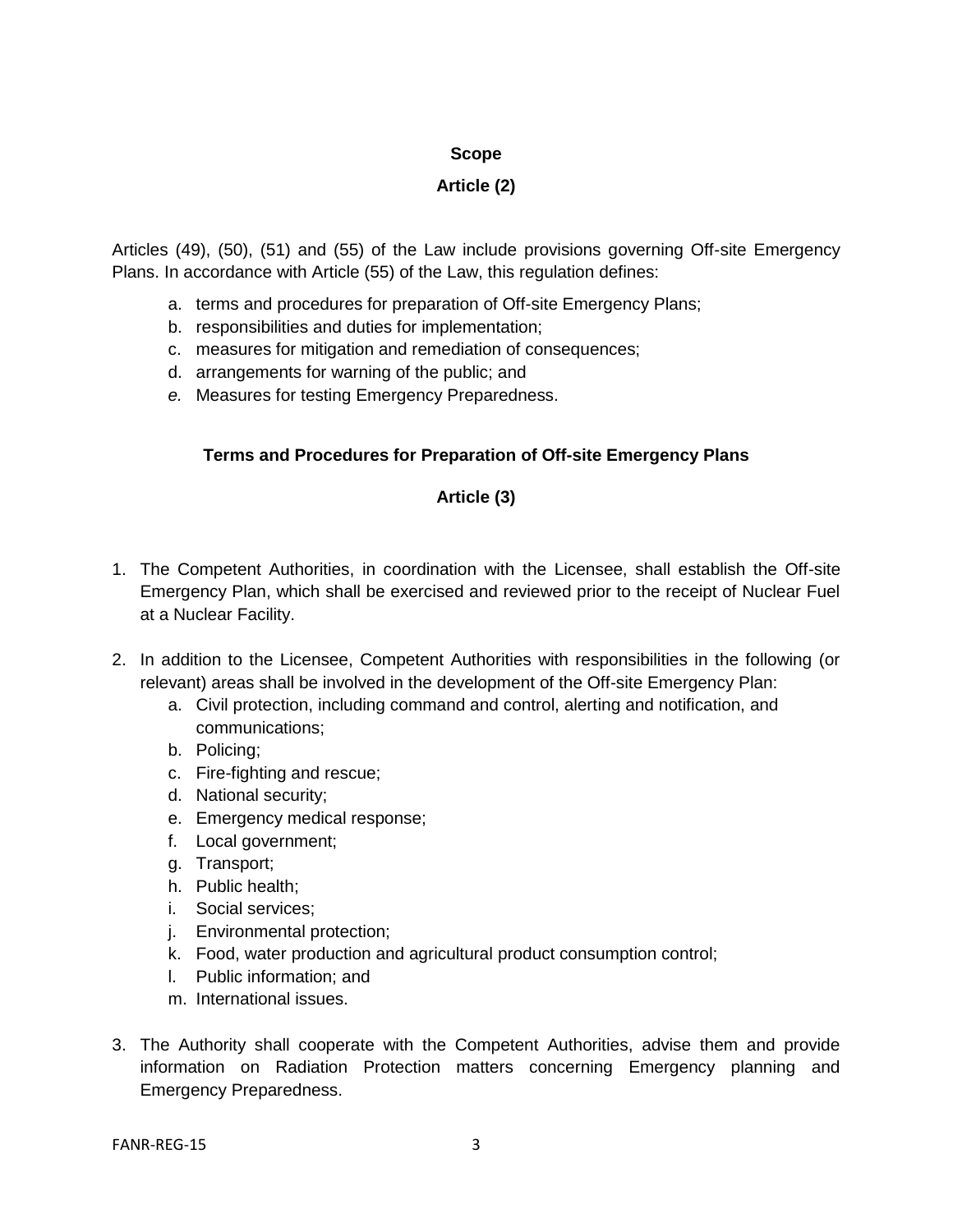4. The Off-site Emergency Plan shall include security-related Emergency Preparedness in the event of an Emergency arising from a Hostile Event, including cyber-attacks. It shall also include the potential for the Emergency Response to take place in circumstances where a wider non-nuclear Emergency has occurred.

#### **Responsibilities and Duties for Implementation**

#### **Article (4)**

- <span id="page-4-1"></span><span id="page-4-0"></span>1. The Off-site Emergency Plan shall define the roles and responsibilities of the Licensee and the Competent Authorities*.*
- 2. The Off-site Emergency Plan shall address the requirements for a notification point and response capacity (available at all times) and the ability to support protracted operations. It shall include:
	- a. The assigning of a Competent Authority (as a lead Emergency Response authority) responsible for:
		- i. implementation of a command and control system for Emergency Response;
		- ii. co-ordination of the Emergency Responses of Response Organisations;
		- iii. designation of an incident commander having ultimate responsibility for the overall Emergency Response and for directing activities and resolving any disputes among all Response Organisations; and
		- iv. ensuring that all local, national and regional Response Organisations and other organisations that have a role in the Emergency Response have agreed, in writing, to the command system;
	- b. The identification or specification of the necessary supporting infrastructure, including a designated hospital for emergency medical response, an Emergency Operations Facility (and alternative facilities in circumstances of a Hostile Event or extreme natural events) and public information centre;
	- c. The arrangements for assessment of the Emergency and for undertaking measurements of radiation and for coordination of radiological advice to the relevant Competent Authorities;
	- d. Defining the role of the incident command post;
	- e. Establishment of points of contact in the relevant Response Organisations to be contactable 24 hours a day, 7 days a week;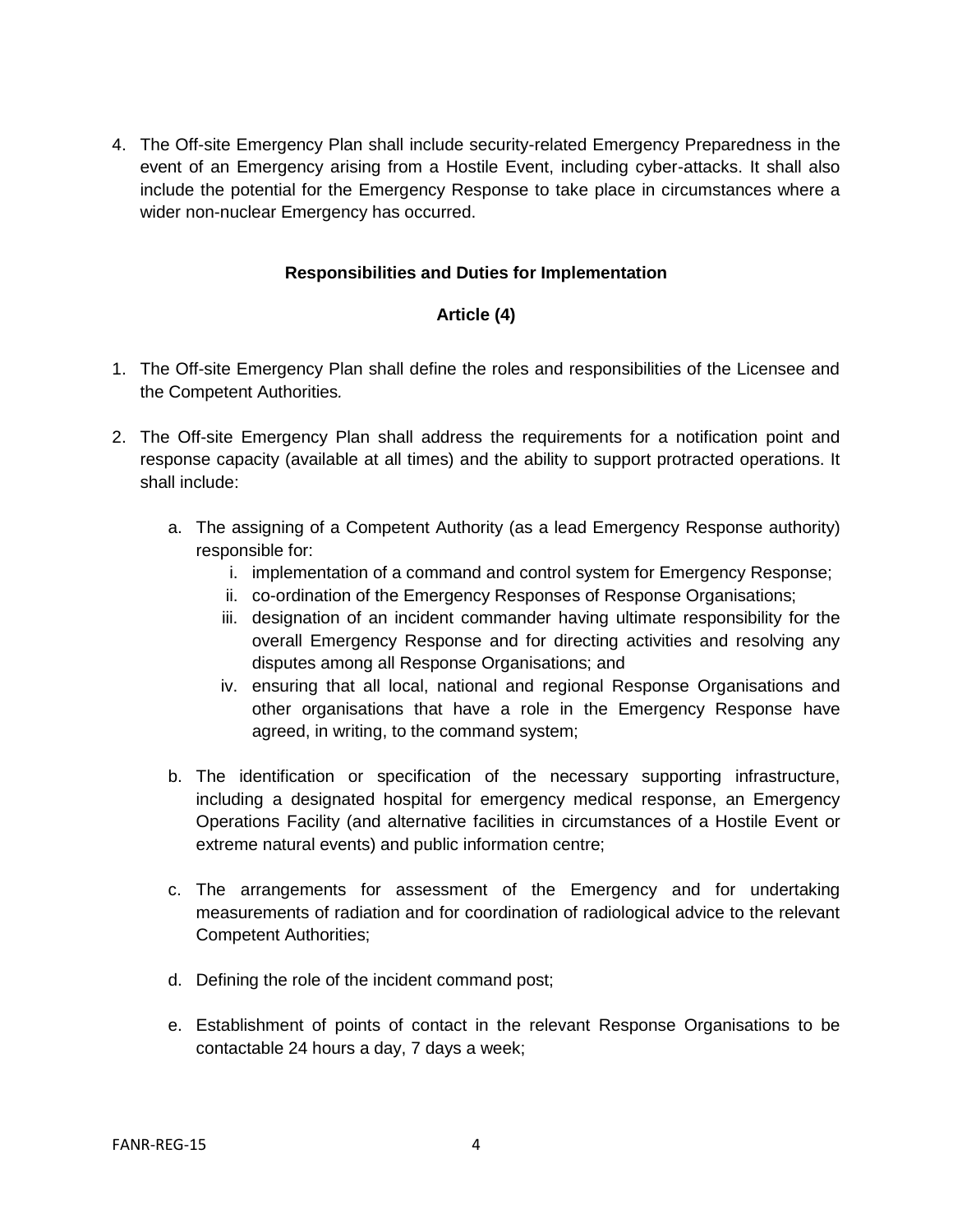- f. Describing the classification of Emergencies at the Nuclear Facility as established under the Regulation for Emergency Preparedness for Nuclear Facilities (FANR-REG-12) and the actions to be taken by the relevant Response Organisations for each classification;
- g. The arrangements for ensuring the availability of required communications, taking into account the potential for damage to communications infrastructure; and
- h. A cyber-security plan for the command system.
- 3. The Off-site Emergency Plan shall also include:
	- a. Arrangements for notification of neighboring countries; and
	- b. Arrangements for notifying the International Atomic Energy Agency and for seeking assistance in accordance with the requirements of the Convention on the Early Notification of a Nuclear Accident and the Convention on Assistance in Case of a Nuclear Accident or Radiological Emergency.
- <span id="page-5-0"></span>4. The Off-site Emergency Plan shall establish the resources required by each Competent Authority to achieve its defined role.

#### **Measures for Mitigation and Remediation of the Consequences**

#### **Article (5)**

- <span id="page-5-1"></span>1. The Off-site Emergency Plan shall establish the precautionary Protective Actions and Urgent Protective Actions that may need to be taken and establish a decision-making process for the taking of Protective Actions in a timeframe consistent with the effective protection of people, property and the environment.
- 2. The Off-site Emergency Plan shall include:
	- a. Emergency Action Levels (including for Hostile Events) established consistent with intervention reference levels to form the basis of the taking of precautionary Protective Actions and Urgent Protective Actions. The classification of emergencies in the Off-site Emergency Plan shall be consistent with classifications in the on-site Emergency Plan required by FANR-REG-12;
	- b. The specification of Emergency Zones for which arrangements shall be made for taking Protective Action. The Emergency Zones shall include: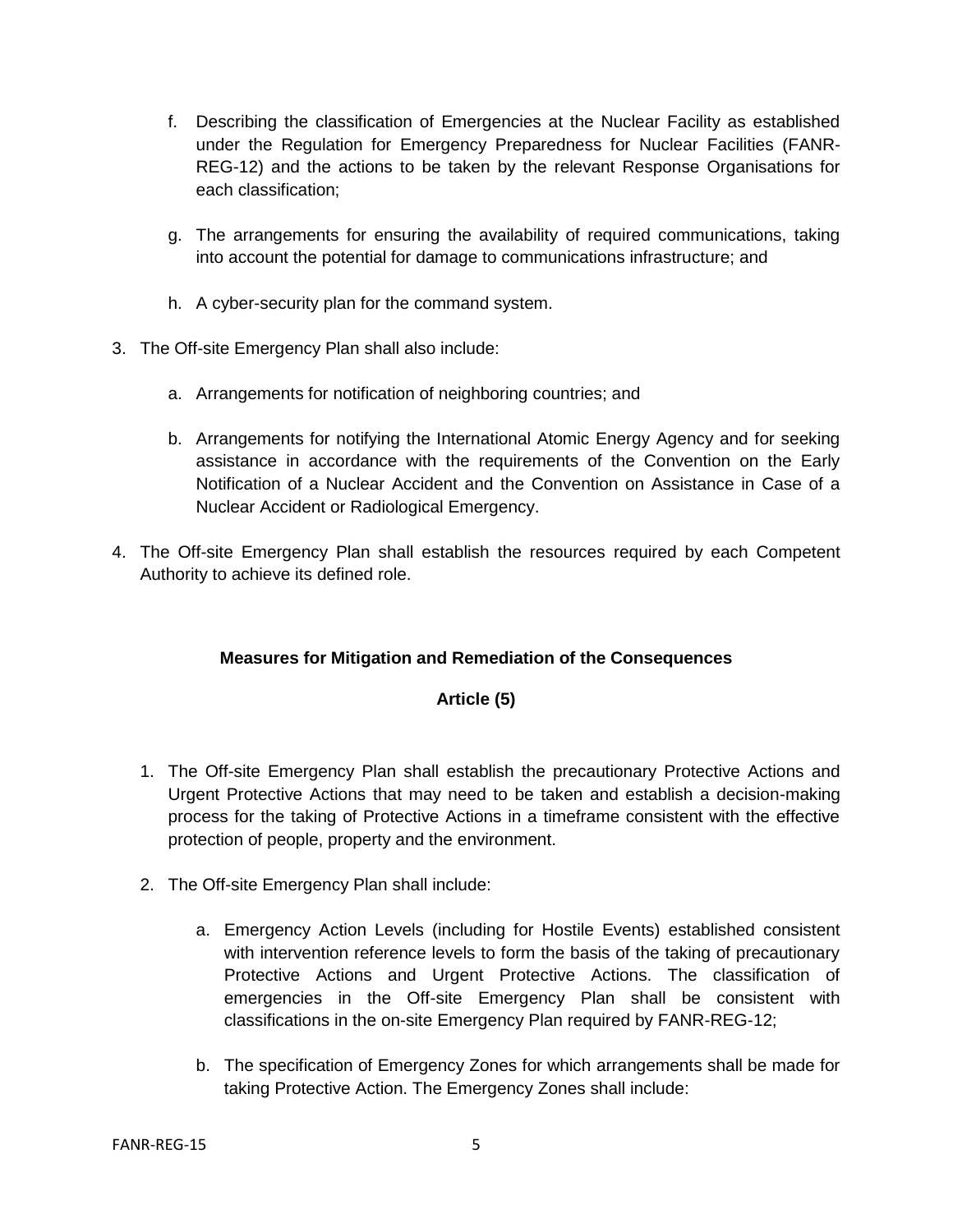- i. A precautionary action zone (PAZ), for which arrangements shall be made with the goal of taking precautionary Protective Action, before or shortly after a release of Radioactive Material occurs on the basis of conditions at a Facility (such as the Emergency classification) in order to reduce substantially the risk of severe Deterministic Effects; and
- ii. An Urgent Protective Action planning zone (UPZ) for which arrangements shall be made for Urgent Protective Action to be taken promptly, in order to avert the occurrence of Doses off-site in accordance with international safety standards.
- c. Identification of the processes for taking decisions to:
	- i. Promptly evacuate or provide special shelter for members of the public on-site and for workers not required to maintain Safety and security at the Nuclear Facility;
	- ii. Promptly evacuate or provide substantial shelter for the public in the PAZ (in all directions);
	- iii. Provide iodine prophylaxis (thyroid blocking) within the PAZ and UPZ;
	- iv. Recommend to the public within the UPZ that they remain indoors and await further instructions (in-place sheltering);
	- v. Promptly conduct monitoring within the UPZ (as well as at shelters in the PAZ) to determine where reference levels may be exceeded and to commence evacuation if appropriate;
	- vi. Restrict the consumption of potentially contaminated food within a food restriction planning radius until the food is monitored and providing instructions to protect agricultural products;
	- vii. Monitor intakes to water production plants and take any necessary action to protect drinking water supplies;
	- viii. Restrict access to the evacuated area;
	- ix. Monitor the people who have been evacuated and determine if decontamination or medical treatment is needed;
	- x. Manage any necessary medical response; and
	- xi. Open or establish reception centres for evacuees from the Emergency Zones.
- d. The arrangements to allow for the actions above to be taken within the timeframes indicated by the Authority.

#### **Arrangements for Warning of the Public**

#### **Article (6)**

<span id="page-6-0"></span>1. The Off-site Emergency Plan shall establish the arrangements to provide useful, timely, truthful, appropriate and consistent information throughout an Emergency.